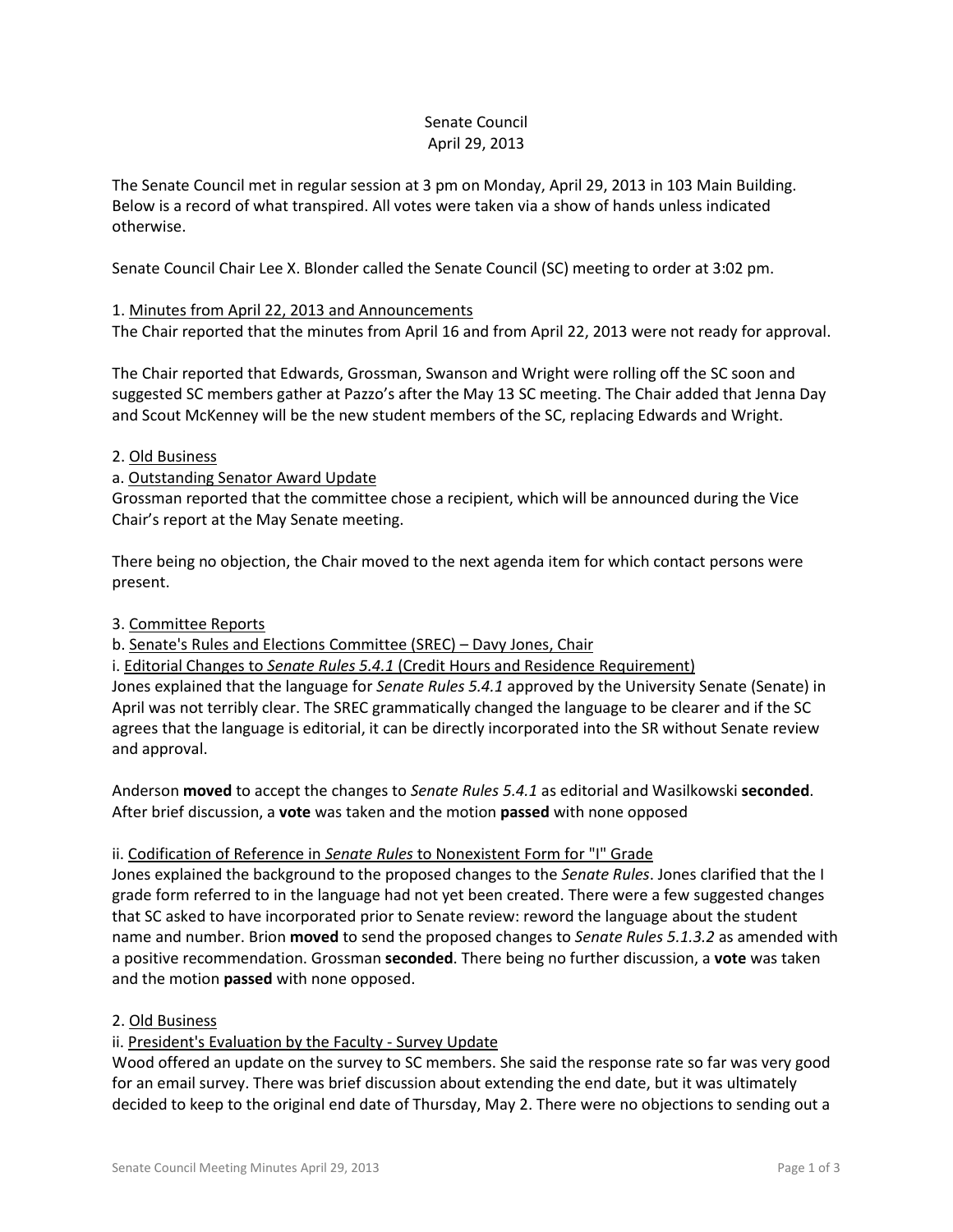reminder to survey recipients on Tuesday and again on Thursday morning. Wood said that on Thursday she would bring the narrative comments Anderson, Christ and Brion, who comprise the subcommittee charged with reviewing, organizing and summarizing comments.

#### 3. Committee Reports

a. Senate's Academic Organization and Structure Committee (SAOSC) – Herman Farrell, Chair

i. Proposed Name Change of the Graduate Center for Biomedical Engineering

Guest Farrell, chair of the Senate's Academic Organization and Structure Committee (SAOSC), explained the proposal to change the Graduate Center for Biomedical Engineering to the Department of Biomedical Engineering. SC members discussed the proposed change; Pienkowski also answered questions from SC members. Grossman **moved** to suggest the Senate endorse the proposed name change and change of the organization of the Graduate Center for Biomedical Engineering to the Department of Biomedical Engineering. Wasilkowski **seconded**. A **vote** was taken and the motion **passed** with none opposed.

#### 5. UK's May 2013 Degree List

There was brief discussion about removing a student from Pienkowski's department, and changing the degree date for a student from Anderson's college. It was ultimately determined that neither change would be made. Wood **moved** that the elected faculty senators approve UK's May 2013 list of candidates for credentials, for submission to the Senate and then through the President to the Board of Trustees, as the recommended degrees to be conferred by the Board and Wasilkowski **seconded**. A **vote** was taken and the motion **passed** with none opposed.

#### 6. UK's Early August 2013 Degree List

Wood **moved** that the elected faculty senators approve UK's early August 2013 list of candidates for credentials, for submission to the Senate and then through the President to the Board of Trustees, as the recommended degrees to be conferred by the Board. Wasilkowski **seconded**. A **vote** was taken and the motion **passed** with none opposed.

## 4. Proposed Course Change to B&E 105 (objection to posting on transmittal)

Those present introduced themselves. The Chair suggested that Guest Ken Calvert (EN/Computer Science, department chair), explain the department's objection to the proposed changes to B&E 105. Calvert asked that Guest Debby Keen explain the history of the course she has taught for some time, CS 101, which is, according to the Department of Computer Science, remarkably similar to the proposed change course B&E 105. Keen did so, noting that students from the Gatton College of Business and Economics (B&E) at one time had been enrolled in CS 101 for years until the early 2000s, when the requirement for BE students changed from CS 101 to B&E 105; enrollment in CS 101 dropped substantially.

Calvert summarized by saying that Computer Science has an existing three-credit hour course, while the Gatton College of Business and Economics wants to use a one-credit hour course; he wondered if there was a way for the CS course to meet their needs, since it covers mostly the same material.

Guest Scott Kelley (BE, Associate Dean of the Undergraduate Resource Center) stated that he was not sure about what happened 12 years ago, although eight years ago the faculty in B&E voted to change the requirement from a Computer Science course to Microsoft Office Specialist (MOS) examinations.